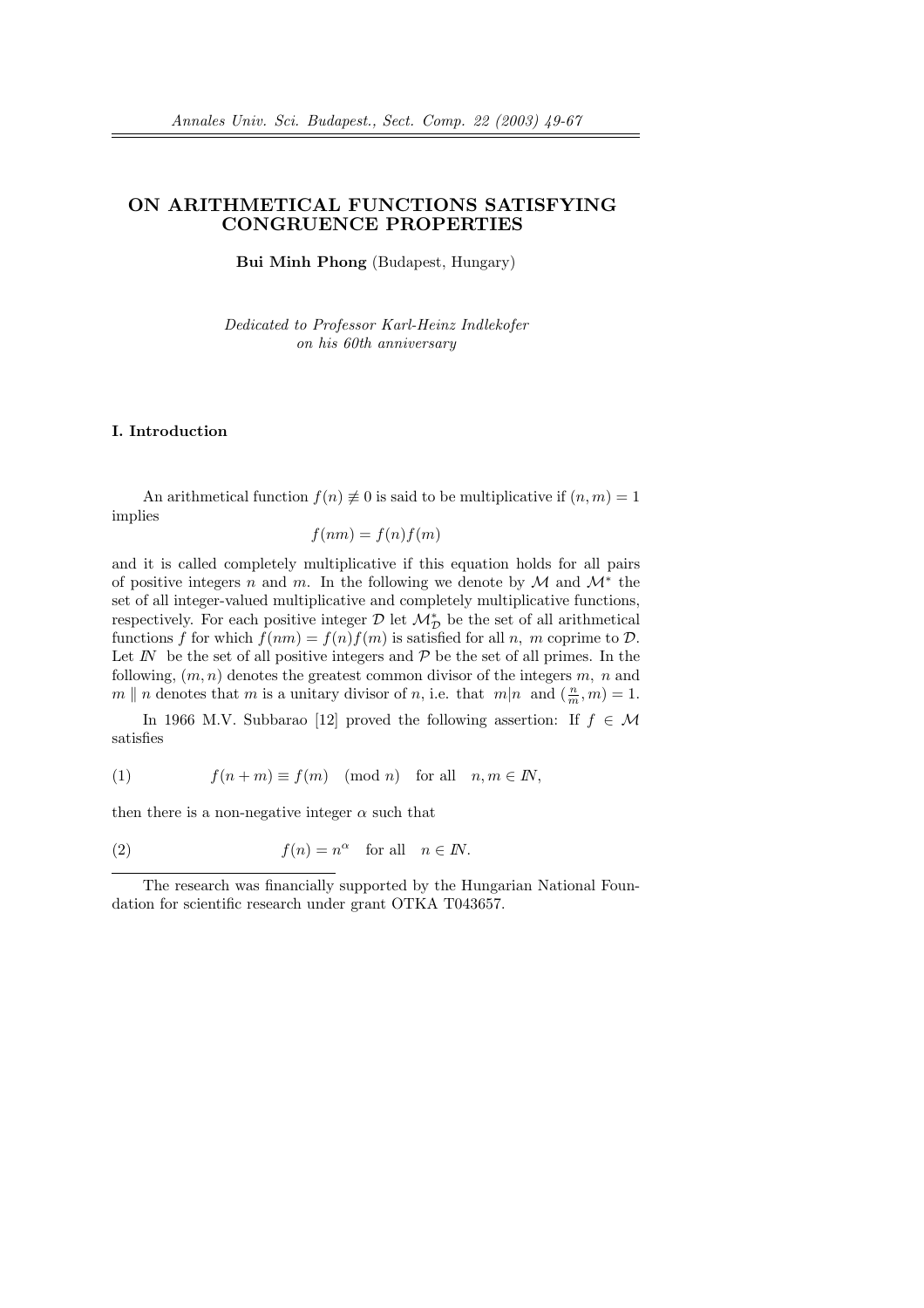A. Iványi [3] extended this result proving that if  $f \in \mathcal{M}^*$  and (1) holds for a fixed  $m \in I\!N$  and for all  $n \in I\!N$ , then  $f(n)$  has also the same form (2). In [9] we improved the results of Subbarao and Iványi mentioned above by proving that if  $M \in \mathbb{N}$ ,  $f \in \mathcal{M}$  satisfy the conditions  $f(M) \neq 0$  and

$$
f(n+M) \equiv f(M) \pmod{n} \quad \text{for all} \quad n \in I\!N,
$$

then (2) holds. Later, in the papers [5], [7] and [11] we obtained some generalizations of this result, namely we have shown the following theorems:

**Theorem A.** ([7]) If the integers  $A > 0$ ,  $B > 0$ ,  $C \neq 0$ ,  $N > 0$  with  $(A, B) = 1$  and  $f \in \mathcal{M}$  satisfy the relation

$$
f(An + B) \equiv C \pmod{n} \quad \text{for all} \quad n \ge N,
$$

then  $f(B) = C$  and there are a non-negative integer  $\alpha$ , a real-valued Dirichlet *character*  $\chi$  (mod A) *such that* 

$$
f(n) = \chi(n)n^{\alpha}
$$
 for all  $n \in \mathbb{N}$ ,  $(n, A) = 1$ .

**Theorem B.** ([11]) Let A, B, D be positive integers with conditions

$$
(A, B) = 1
$$
 and  $(A, D, 2) = 1$ .

If a function  $f \in \mathcal{M}$  and an integer  $C \neq 0$  satisfy the congruence

$$
f(An + B) \equiv C \pmod{n} \quad \text{for all} \quad n \in \mathbb{N}, \ (n, D) = 1,
$$

then  $f(B) = C$  and there are a non-negative integer  $\alpha$ , a real-valued Dirichlet *character*  $\chi$  (mod A) *such that* 

$$
f(n) = \chi(n)n^{\alpha}
$$

holds for all  $n \in I\!N$ ,  $(n, A) = 1$ .

Another characterization of  $n^{\alpha}$  by using congruence property was found by A. Iványi [3], namely he proved that if  $f \in \mathcal{M}$  satisfies the relation

(3) 
$$
f(n+m) \equiv f(n) + f(m) \pmod{n} \text{ for all } n, m \in \mathbb{N},
$$

then  $f(n)$  is a power of n with positive integer exponent. It is proved in [6] that this result continues to hold even if the relation (3) is valid for all  $m \in \mathcal{P}$ instead of for all  $m \in I\!N$ . Recently in a joint paper with J. Fehér [10] we gave all solutions f of the congruence (3) under the conditions that  $f \in \mathcal{M}^*$  and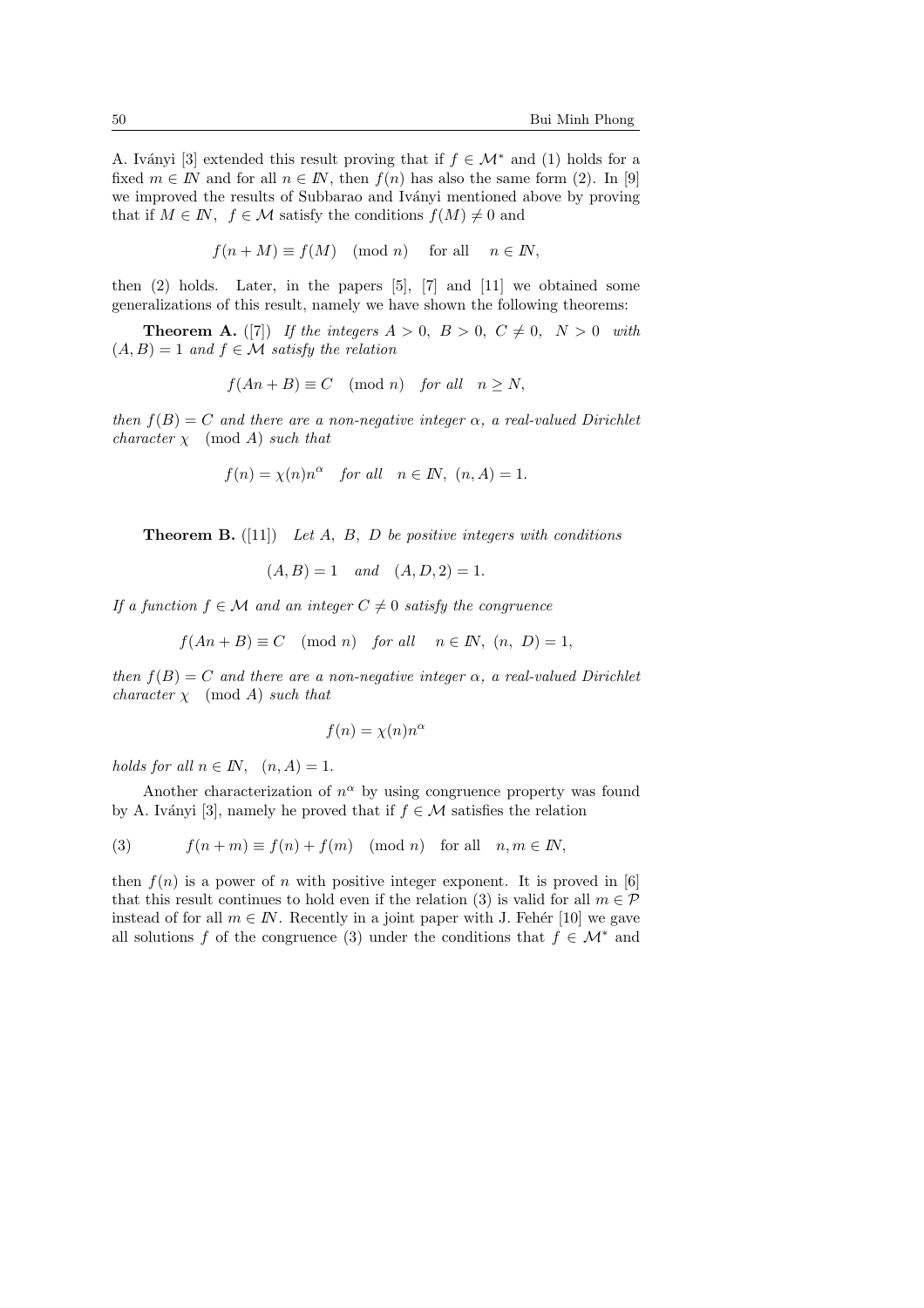the relation (3) holds for a fixed  $m \in \mathbb{N}$  and for all  $n \in \mathbb{N}$ . For further results and generalizations of this topics we refer to the works [2], [4], [8] and [11].

Our purpose in this paper is to prove the following

**Theorem.** Let A, B be positive integers with conditions

$$
(A, B) = 1
$$
 and  $(A, 2) = 1$ .

Assume that a function  $f \in \mathcal{M}$  and an integer  $C \neq 0$  satisfy the congruence

(4) 
$$
f(An+B) \equiv f(An) + C \pmod{n} \text{ for all } n \in \mathbb{N}.
$$

We have

(1) If there is a prime power 
$$
\pi^e > 1
$$
 such that  $(\pi, A) = 1$  and  $f(\pi^e) = 0$ , then  
\n(a)  $\pi = 2$  and  $f(An) = -1$  for all  $n \in \mathbb{N}$ ,  $(n, 2) = 1$ ,

(b)  $C = 1$  and  $f(2^{\gamma}) = 0$  for all  $\gamma \in \mathbb{N}$  in the case  $(B, 2) = 1$ ,  $(c)$ 

$$
f(2^{\gamma}) = \begin{cases} 1 & \text{if } \gamma < \alpha, \\ 2 - f(2^{\alpha}) & \text{if } \gamma > \alpha, \end{cases} \text{ and } f(2^{\alpha}) = \begin{cases} 2 & \text{if } e > \alpha, \\ 0 & \text{if } e = \alpha \end{cases}
$$

in the case  $2^{\alpha} \parallel B$  with  $\alpha \in \mathbb{N}$ , furthermore  $e \geq \alpha$ ,  $f(A) = -1$ ,  $C = 2$ , (II) If  $f(n)f(Am) \neq 0$  for all  $n, m \in \mathbb{N}$ ,  $(n, A) = 1$  and

$$
|f(n)| = 1 \quad for all \quad n \in \mathbb{N}, \quad n \equiv 1 \pmod{D}
$$

holds for some fixed  $D \in I\!N$ , then

(i)  $f(A) + C = 1$  and  $f(An) = f(A)$  for all  $n \in \mathbb{N}$  in the case when  $f(A^m) \neq -1$  for some  $m \in \mathbb{N}$ ,

(ii)  $f(n) = 1$  for all  $n \in \mathbb{N}$ ,  $(n, 2\mathbb{A}) = 1$  and

$$
f(2^{\alpha+\gamma}) = C - f(2^{\alpha})
$$
 for all  $\gamma \in \mathbb{N}$ ,

where  $2^{\alpha} \parallel B$ ,  $\alpha \geq 0$ . Furthermore, if  $\alpha > 0$ , then  $C = 2$  and  $f(2^{\delta}) = 1$  for  $\delta < \alpha$ .

(III) If  $f(n)f(Am) \neq 0$  for all  $n, m \in \mathbb{N}$ ,  $(n, A) = 1$  and  $|f(N)| > 1$ for some  $N \in \mathbb{N}, (N, A) = 1$ , then there are a non-negative integer  $\alpha$  and a real-valued Dirichlet character  $\chi$  (mod A) such that

$$
f(n) = \chi(n)n^{\alpha}
$$

holds for all  $n \in \mathbb{N}$ ,  $(n, A) = 1$ .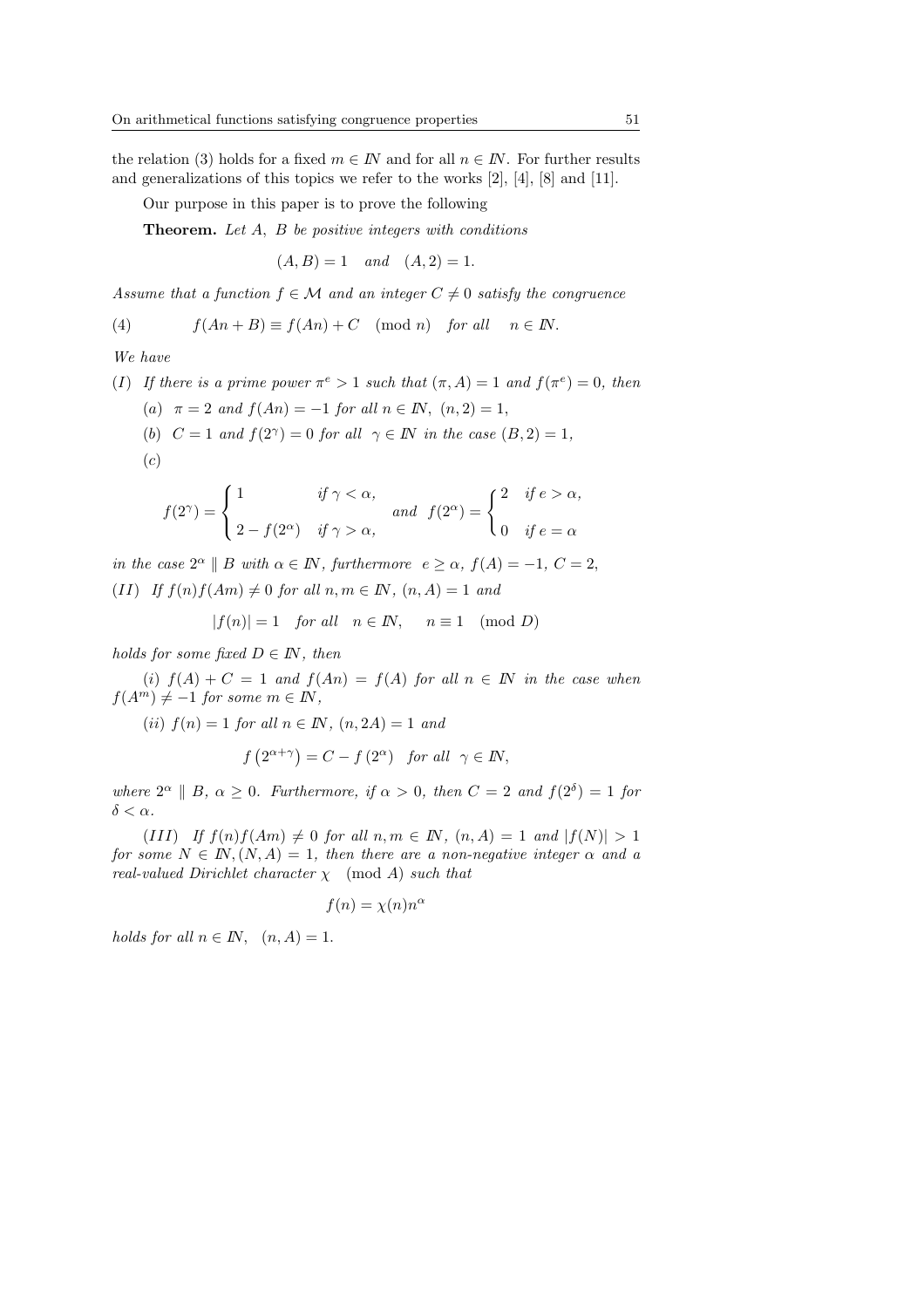# II. The proof of (I)

Lemma 1. Assume that the conditions of the theorem are satisfied. If there is a prime power  $\pi^e > 1$  such that  $(\pi, A) = 1$  and  $f(\pi^e) = 0$ , then

(a) 
$$
\pi = 2
$$
 and  $f(An) = -1$  for all  $n \in \mathbb{N}$ ,  $(n, 2) = 1$ .

(b) If  $(B, 2) = 1$ , then  $C = 1$  and  $f(2^{\gamma}) = 0$  for all  $\gamma \in \mathbb{N}$ .

(c) If  $2^{\alpha} \parallel B$  with  $\alpha \in \mathbb{N}$ , then  $e \geq \alpha$ ,  $f(A) = -1$ ,  $C = 2$ ,

$$
f(2^{\gamma}) = \begin{cases} 1 & \text{if } \gamma < \alpha, \\ 2 - f(2^{\alpha}) & \text{if } \gamma > \alpha, \end{cases} \text{ and } f(2^{\alpha}) = \begin{cases} 2 & \text{if } e > \alpha, \\ 0 & \text{if } e = \alpha. \end{cases}
$$

**Proof.** Assume that a prime power  $\pi^e > 1$  satisfies the conditions  $(\pi, A)$  $= 1$  and  $f(\pi^e) = 0$ . First we prove that

$$
(5) \t\t f(A) \neq 0.
$$

and

(6) 
$$
F(n) := \frac{f(An)}{f(A)} = \chi_{\pi}(n) \text{ for all } n \in \mathbb{N}, (n, \pi) = 1.
$$

It is easy to check that for each prime  $P > \max(A, B, \pi^e, |C|)$  one can find positive integers x, y such that  $\pi^e x = APy + B$  and  $(x, \pi) = (y, AP) = 1$ . By (4), we have

$$
0 = f(\pi^e) f(x) = f(\pi^e x) = f(APy + B) \equiv f(A)f(P)f(y) + C \pmod{P},
$$

which shows  $(5)$ .

Let  $n_0$  be a positive integer for which  $An_0 + B \equiv \pi^e \pmod{\pi^{e+1}}$ . We get from (4) that

(7) 
$$
0 = f[A(\pi^{e+1}n + n_0) + B] \equiv f[A(\pi^{e+1}n + n_0)] + C \pmod{\pi^{e+1}n + n_0}
$$

holds for all  $n \in \mathbb{N}$ . Let M be any positive integer with  $M \equiv 1 \pmod{\pi^{e+1}}$ . By (7), for each  $n \in I\!N$ ,  $(\pi^{e+1}n + n_0, AM) = 1$  we have

$$
-Cf(AM) \equiv f(AM)f[A(\pi^{e+1}n + n_0)] = f(A)[f(AM)f(\pi^{e+1}n + n_0)] =
$$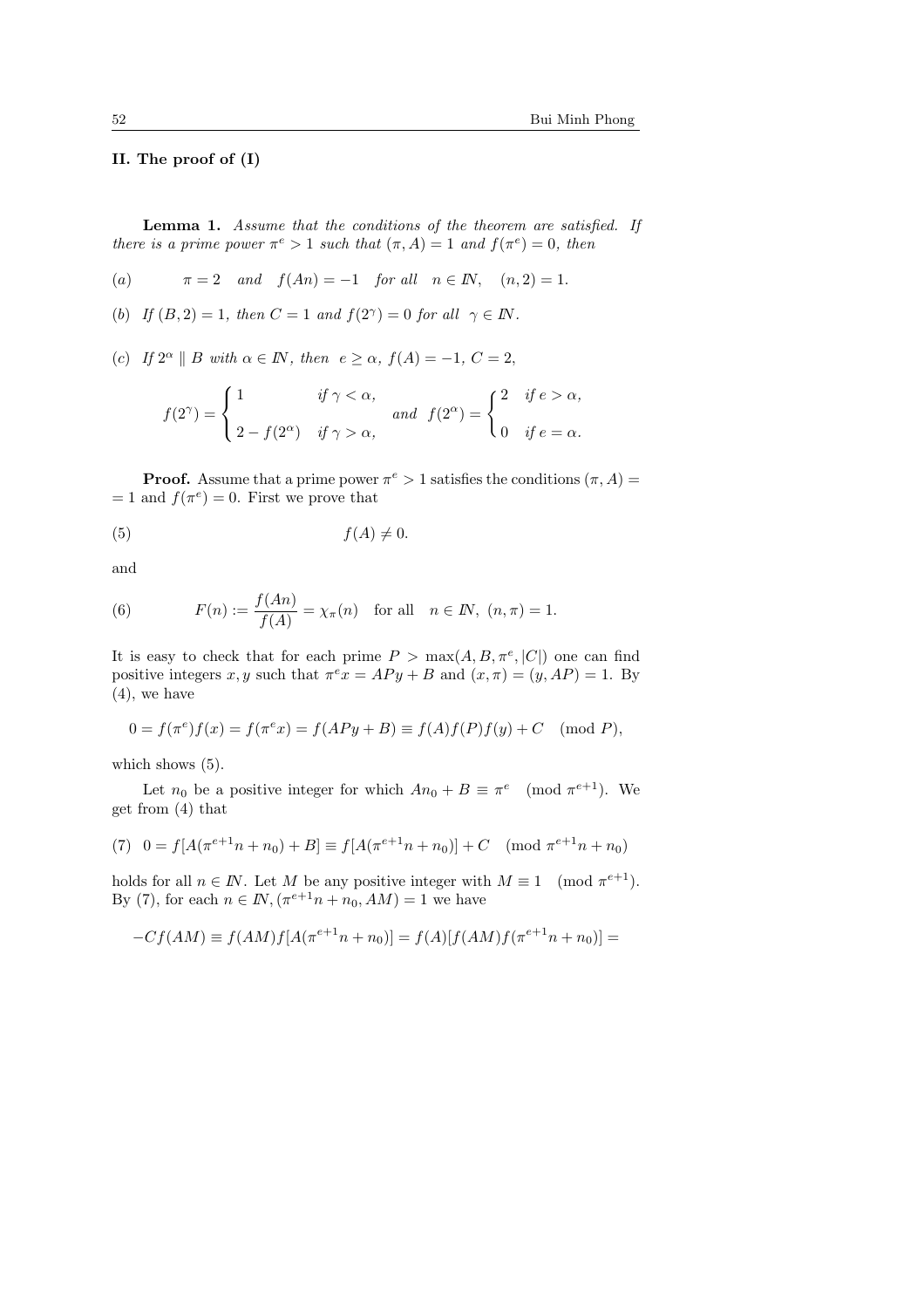$$
= f(A)f[AM(\pi^{e+1}n + n_0)] \equiv -Cf(A) \pmod{\pi^{e+1}n + n_0}
$$

is satisfied . Thus we have shown that

(8) 
$$
f(AM) = f(A) \text{ for all } M \equiv 1 \pmod{\pi^{e+1}}.
$$

Repeating the argument used in the proof of Lemma 19.3 of [1], in order to prove (6), we shall deduce from the (5) and (8) that

$$
F(n) = F(m)
$$
 if  $n \equiv m \pmod{\pi}$ ,  $(nm, \pi) = 1$ 

and

$$
F(nm) = F(n)F(m) \text{ for all } n, m \in \mathbb{N}, (nm, \pi) = 1,
$$

and so (6) is true.

Indeed, if  $(n, \pi) = 1$  and  $n \equiv m \pmod{\pi}$ , then there is a positive integer x for which  $nx \equiv mx \equiv 1 \pmod{\pi^{e+1}}$  and  $(x, Ann) = 1$ . From (8) we have

$$
f(An)f(x) = f(Anx) = f(A) = f(Amx) = f(Am)f(x) \neq 0,
$$

therefore  $f(An) = f(Am)$ .

Now let  $n, m \in \mathbb{N}$  with  $(nm, \pi) = 1$ . Then there are positive integers u, v such that  $nu \equiv 1 \pmod{\pi^{e+1}}$  and  $mv \equiv 1 \pmod{\pi^{e+1}}$  and  $(u, Ann)$  $=(v, \text{ Anmu}) = 1.$  Therefore, by (8) we get

$$
f(A) = f(Anu) = f(An)f(u), \quad f(A) = f(Amv) = f(Am)f(v)
$$

and

$$
f(A) = f(Anmuv) = f(Anm)f(u)f(v),
$$

which imply  $f(A)f(Ann) = f(An)f(Am)$ . Thus, the proof of (6) is completed.

Assume now that  $(\pi, B) = 1$ . Then for each  $\gamma \in I\!N$ , by (4) and (6) we have

$$
f(A\pi^{\gamma}n + B) = \frac{1}{f(A)}f[A(A\pi^{\gamma}n + B)] = \chi_{\pi}(A\pi^{\gamma}n + B) = \chi_{\pi}(B) = f(B),
$$

and so

$$
f(A\pi^{\gamma}n) \equiv f(B) - C \pmod{n} \text{ for all } n \in I\!\!N.
$$

This with  $n \equiv 1 \pmod{A\pi}$ ,  $n \to \infty$  implies

$$
f(A\pi^\gamma n)=f(\pi^\gamma)f(An)=f(\pi^\gamma)f(A)\chi_\pi(n)=f(A\pi^\gamma)
$$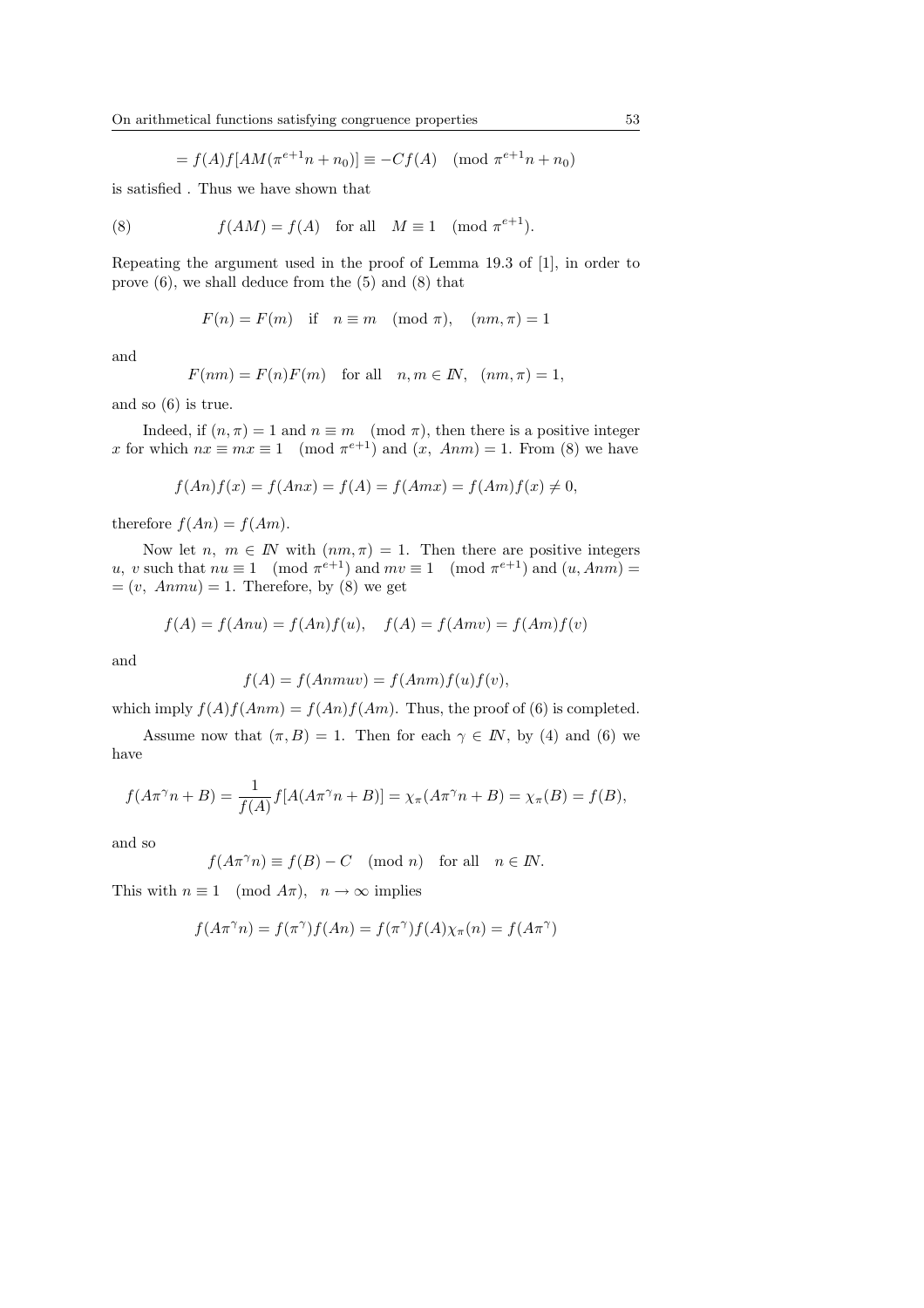and

$$
f(A\pi^{\gamma}) = f(B) - C
$$
 for all  $\gamma \in I\!N$ .

This relation with  $\gamma = e$  shows that

$$
f(\pi^{\gamma}) = \frac{f(B) - C}{f(A)} = 0 \quad \text{for all} \quad \gamma \in \mathbb{N}
$$

and so

$$
F(n) = \chi_{\pi}(n)
$$
 and  $F(An+B) \equiv f(A)F(n)+C \pmod{n}$  for all  $n \in \mathbb{N}$ .

Hence, Lemma 1 of [10] gives

$$
\pi = 2
$$
,  $f(A) = -1$ ,  $C = 1$ ,  $(2, AB) = 1$ 

and

$$
F(n) = \chi_2(n) \quad \text{for all} \quad n \in \mathbb{N}.
$$

The part (b) of Lemma 1 is proved.

Next assume that  $\pi^{\alpha} \parallel B$  with  $\alpha \in \mathbb{N}$ . First we note that  $e \geq \alpha$ . Indeed, if  $e < \alpha$ , then for all  $n \in \mathbb{N}$ ,  $(n, \pi) = 1$ , we have

$$
0 = f(\pi^e) f\left(An + \frac{B}{\pi^e}\right) = f(A\pi^e n + B) \equiv
$$
  

$$
\equiv f(A\pi^e n) + C = f(\pi^e) f(An) + C = C \pmod{n}
$$

which contradicts to  $C \neq 0$ .

By  $(4)$  and  $(6)$ , we have

$$
f(An+B) = \frac{1}{f(A)} f\left[A(An+B)\right] = \chi_{\pi}(An+B) =
$$

$$
= \chi_{\pi}(A)\chi_{\pi}(n) \equiv f(A)\chi_{\pi}(n) + C \pmod{n}
$$

for all  $n \in \mathbb{N}$ ,  $(n, \pi) = 1$ , which implies, similarly as above, that

(9) 
$$
\chi_{\pi}(n) = 1
$$
 and  $f(An) = f(A)$  for all  $n \in \mathbb{N}$ ,  $(n, \pi) = 1$ ,

furthermore

$$
(10) \t\t f(A) + C = 1.
$$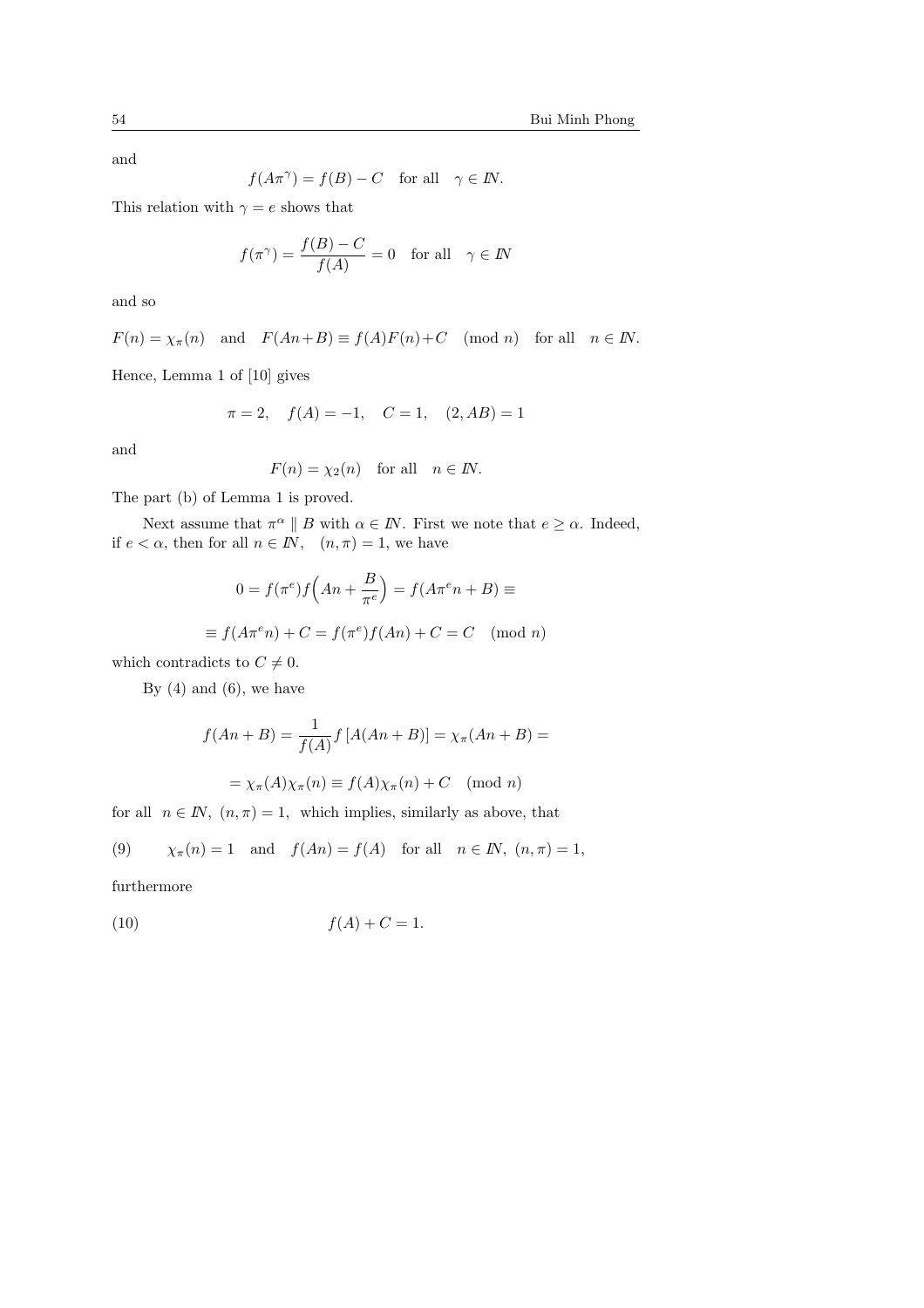We note from (9) that

(11) 
$$
f(n) = 1
$$
 for all  $n \in \mathbb{N}$ ,  $(n, A\pi) = 1$ .

Let  $\gamma > \alpha$  be an integer. Then by (4) and (11) we get

$$
f(\pi^{\alpha}) = f(\pi^{\alpha})f\left(A\pi^{\gamma-\alpha}n + \frac{B}{\pi^{\alpha}}\right) = f(A\pi^{\gamma}n + B) \equiv
$$

 $\equiv f(A\pi^{\gamma}n) + C \pmod{n}$  for all  $n \in I\!N$ .

This and (11) with  $n \to \infty$ ,  $(n, A\pi) = 1$  implies

(12) 
$$
f(\pi^{\gamma}) = \frac{f(\pi^{\alpha}) - C}{f(A)} \quad \text{for all} \ \ \gamma \in \mathbb{N}, \ \gamma > \alpha.
$$

Let  $\delta < \alpha$  be a positive integer. Then by (4) and (11), we infer that

$$
f(\pi^{\delta}) = f(\pi^{\delta})f\left(An + \frac{B}{\pi^{\delta}}\right) = f(A\pi^{\delta}n + B) \equiv
$$

 $\equiv f(A\pi^{\delta}n) + C \pmod{n}$  for all  $n \in \mathbb{N}$ ,  $(n, \pi) = 1$ .

This and (11) with  $n \to \infty$ ,  $(n, A\pi) = 1$  give  $f(A\pi^{\delta}) = f(\pi^{\delta}) - C$ , from which and (10) we get  $f(\pi^{\delta}) = 1$  for all  $\delta < \alpha$ .

Next we shall prove that  $f(A) = -1$  and  $C = 2$ . As we have shown above, there is a positive constant K such that  $|f(An+B)| < K$ ,  $|f(An)| < K$  for all  $n \in I\!N$ . Thus

$$
|f(An+B) - f(An) - C| < 2K + |C| := G \quad \text{for all} \quad n \in \mathbb{N},
$$

consequently

$$
f(An + B) = f(A)f(n) + C \quad \text{for all} \quad n \in \mathbb{N}, \quad n \ge G, \quad (n, A) = 1.
$$

By using induction on  $k$ , the last relation shows that

$$
f(A^{k}n+B(A^{k-1}+\ldots+A+1)) = f(A)^{k} f(n) + C [f(A)^{k-1}+\ldots+f(A)+1]
$$

is valid for all integers  $k \in \mathbb{N}$ ,  $n > G$ ,  $(n, A) = 1$ . Therefore this with  $n = \pi^e t > G$ ,  $(t, A\pi) = 1$  implies that

$$
\left| C \left[ f(A)^{k-1} + \ldots + f(A) + 1 \right] \right| \leq K \quad \text{for all} \quad k \in \mathbb{N}.
$$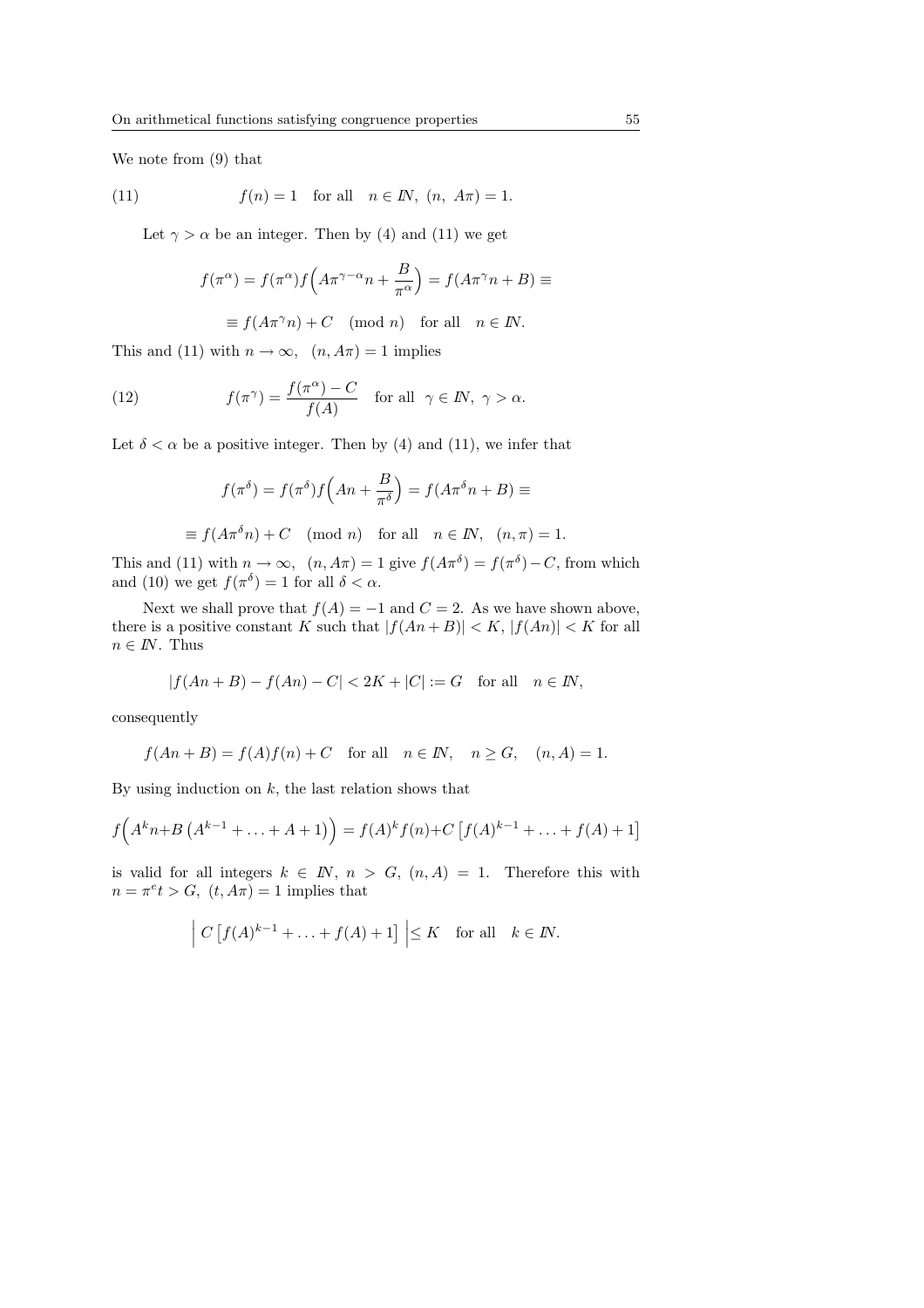Since  $f(A)$  is an integer and  $f(A) \neq 0$ ,  $f(A) \neq 1$ , the last relation implies  $f(A) = -1$ . Therefore it follows from (10) that  $C = 2$ .

Finally, we prove that  $\pi = 2$ .

Assume that  $\pi \geq 3$ . Let  $B = \pi^{\alpha} B'$ . Then for each integer  $\gamma \geq \alpha$  there is a positive integer  $N_0$  such that  $(A\pi^{\gamma-\alpha}N_0 + B', \pi) = (N_0, \pi) = 1$ . Then

$$
(A\pi^{\gamma-\alpha}(\pi m+N_0)+B', A\pi)=1,
$$

therefore (11) implies

$$
f[A\pi^{\gamma}(\pi m + N_0) + B] = f(\pi^{\alpha}[A\pi^{\gamma-\alpha}(\pi m + N_0) + B']) =
$$
  
=  $f(\pi^{\alpha}) f(A\pi^{\gamma-\alpha}(\pi m + N_0) + B') = f(\pi^{\alpha}).$ 

By  $(4)$  and  $(9)$ , we have

$$
f(\pi^{\alpha}) \equiv f[A\pi^{\gamma}(\pi m + N_0)] + C = f(\pi^{\gamma})f[A(\pi m + N_0)] + C =
$$

$$
= f(\pi^{\gamma})f(A) + C \pmod{\pi m + N_0},
$$

which gives

$$
f(\pi^{\alpha}) = f(\pi^{\gamma})f(A) + C
$$
 for all  $\gamma \ge \alpha$ .

This relation with  $\gamma = e$  shows that  $f(\pi^{\alpha}) = C$ , therefore  $f(\pi^{\gamma}) = 0$  for all  $\gamma \geq \alpha$ . But  $f(\pi^{\alpha}) = C = 2$ , which is a contradiction. Thus we have proved that  $\pi = 2$ .

By applying (12) for the case  $\gamma = e > \alpha$ , we have

$$
0 = f(\pi^{e}) = \frac{f(\pi^{\alpha}) - C}{f(A)} = 2 - f(\pi^{\alpha}),
$$

which gives (c).

Lemma 1 is proved.

# III. The proof of (III) in the particular case

Lemma 2. Assume that the conditions of the theorem are satisfied and  $f(n) \neq 0$  for all  $n \in \mathbb{N}$ ,  $(n, A) = 1$ . If there are a prime p|A and a nonnegative integer a such that  $f(Ap^a) = 0$ , then there are a non-negative integer  $\alpha$  and a real-valued Dirichlet character  $\chi_A$  (mod A) such that

$$
f(n) = \chi_A(n)n^{\alpha}
$$
 for all  $n \in \mathbb{N}$ ,  $(n, A) = 1$ .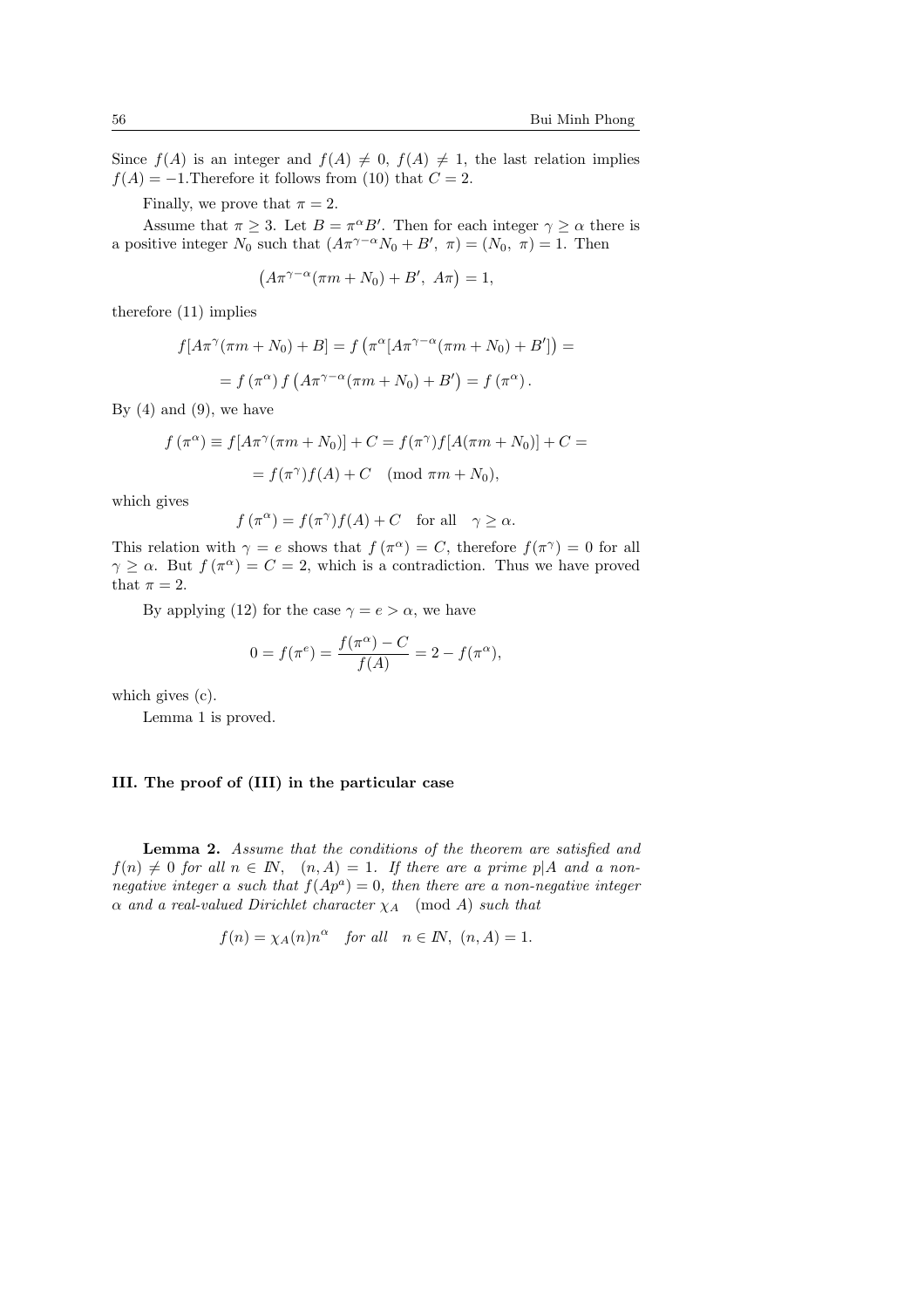By  $(4)$ , we have

$$
f(Ap^an + B) \equiv f(Ap^an) + C = C \pmod{n} \text{ for all } n \in \mathbb{N}, (n, p) = 1.
$$

Since  $(A, B) = (p, 2) = 1$ , this relation with Theorem B implies that there are a non-negative integer  $\alpha$  and a real-valued Dirichlet character  $\chi_{Ap^a}$  (mod  $Ap^a$ ) such that

(13) 
$$
f(n) = \chi_{Ap^a}(n)n^{\alpha}
$$
 for all  $n \in \mathbb{N}$ ,  $(n, A) = 1$  and  $f(B) = C \neq 0$ .

First we consider the case when  $\alpha = 0$ . We shall prove that in this case

$$
(14) \qquad \qquad f(Am+1) = f(Am) + 1
$$

and

$$
(15)\qquad \qquad f(Ap^a m) = 0
$$

hold for all  $m \in I\!N$ .

Let  $m$  is a positive integer. Then by  $(13)$  we get that

 $f(Amn+B) = f(Am+B)$  and  $f(Amn)+C = f(Am)f(n)+C = f(Am)+C$ 

hold for all  $n \in \mathbb{N}$ ,  $n \equiv 1 \pmod{Ap^a}$ , which with (4) proves that  $f(Am +$  $+B$ ) =  $f(Am) + C$  for all  $m \in \mathbb{N}$ . It clear that (14) follows directly from this relation and (13). Since  $f(B) = f(Ap^a m + B) = f(Ap^a m) + C = f(Ap^a m) + C$  $+f(B)$ , we have  $f(Ap^am) = 0$  and so (15) is proved.

Next we show

(16) 
$$
f(An) = 0 \text{ for all } n \in \mathbb{N}.
$$

To see (16), first we consider the case when  $b \ge a$ . By using (13) and (14) we have

$$
[f(An) + 1][f(Akn) + 1] = f(An + 1)f(Akn + 1) = f[An (An + k + 1)] + 1,
$$

and so

(17) 
$$
f\Big[An\left(Akn+k+1\right)\Big] = f(An)f(Akn) + f(Akn) + f(An)
$$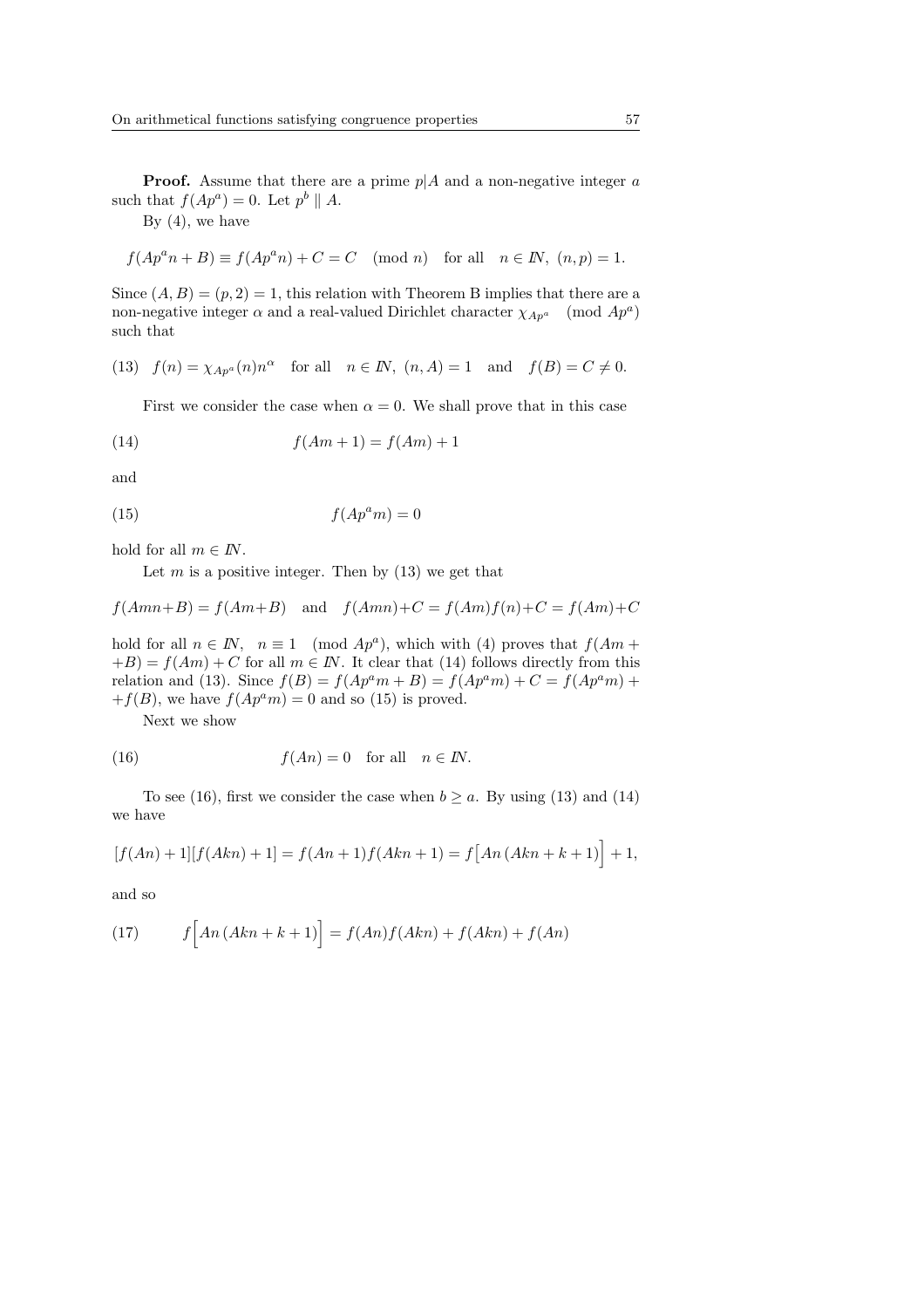are satisfied for all k,  $n \in \mathbb{N}$ . By taking  $k \equiv -1 \pmod{p^a}$  in (17), one can deduce from (15) that

$$
f(An)f(Am) + f(Akn) + f(An) = f\Big[An\left(Akn + k + 1\right)\Big] = 0
$$

for all  $n \in I\!N$ . Therefore

$$
f(AN)f(AkN)f(n)^{2} + [f(AN) + f(AkN)]f(n) = 0
$$

and so

$$
f(AN)f(AkN)f(n) + f(AN) + f(AkN) = 0
$$

holds for all  $N, n \in \mathbb{N}$ ,  $(n, A) = 1$ . Hence we have used the fact  $f(n) \neq 0$ for all  $n \in \mathbb{N}$ ,  $(n, A) = 1$ . If  $f(AN) + f(AkN) \neq 0$ , then  $f(AN)f(AkN) \neq 0$ , consequently  $f(n) = 1$  for all  $n \in \mathbb{N}$ ,  $(n, A) = 1$ . Thus (16) follows from (14). If  $f(AN) + f(AkN) = 0$ , then  $f(AN) f(AkN) = f(AN) + f(AkN) = 0$ , therefore

$$
f(AN) = 0
$$
 for all  $N \in \mathbb{N}$ .

Thus (16) is proved for  $b \geq a$ .

Let now  $b < a$ . In order to see (16) it is enough to prove that  $f(Ap^{a-b}) = 0$ . By taking  $n = p^{a-b}t$ ,  $(t, A) = 1$  and  $k \equiv -1 \pmod{p^b}$ , we have  $Ap^a|An (Akn + k + 1)$ , therefore by (15) and (17) we get

$$
f(Ap^{a-b})f(Akp^{a-b})f(t) + f(Ap^{a-b}) + f(Akp^{a-b})] = 0,
$$

which, as above, implies that either (16) or  $f(Ap^{a-b}) = 0$ . The proof of (16) is finished. Therefore Lemma 2 follows from (4), (16) and Theorem A.

Now we consider the case when  $\alpha > 0$ . Let  $f(n) := \mathcal{F}(n)n^{\alpha}$  for all  $n \in \mathbb{N}$ . It is clear that  $\mathcal{F} \in \mathcal{M}_A^*$  and  $\mathcal{F}(n) = \chi_{Ap^{\alpha}}(n)$  for all  $n \in \mathbb{N}, (n, A) = 1$ . We infer from (4) that  $\mathcal{F}(An+B)B^{\alpha} \equiv C \pmod{n}$ , therefore

$$
\mathcal{F}(Am+B)B^{\alpha} = \mathcal{F}(Amn+B)B^{\alpha} \equiv C \pmod{n}
$$

holds for all  $n \in \mathbb{N}, n \equiv 1 \pmod{Ap^{\alpha}}$ . This shows that  $\mathcal{F}(Am + B)B^{\alpha} =$  $= C = f(B) = \mathcal{F}(B)B^{\alpha}$ , consequently  $\mathcal{F}(Am + B) = \mathcal{F}(B)$  for all  $m \in$ IN. Hence we have  $\mathcal{F}(n) = \chi_A(n)$  for some real-valued Dirichlet character  $(mod A).$ 

Lemma 2 is proved.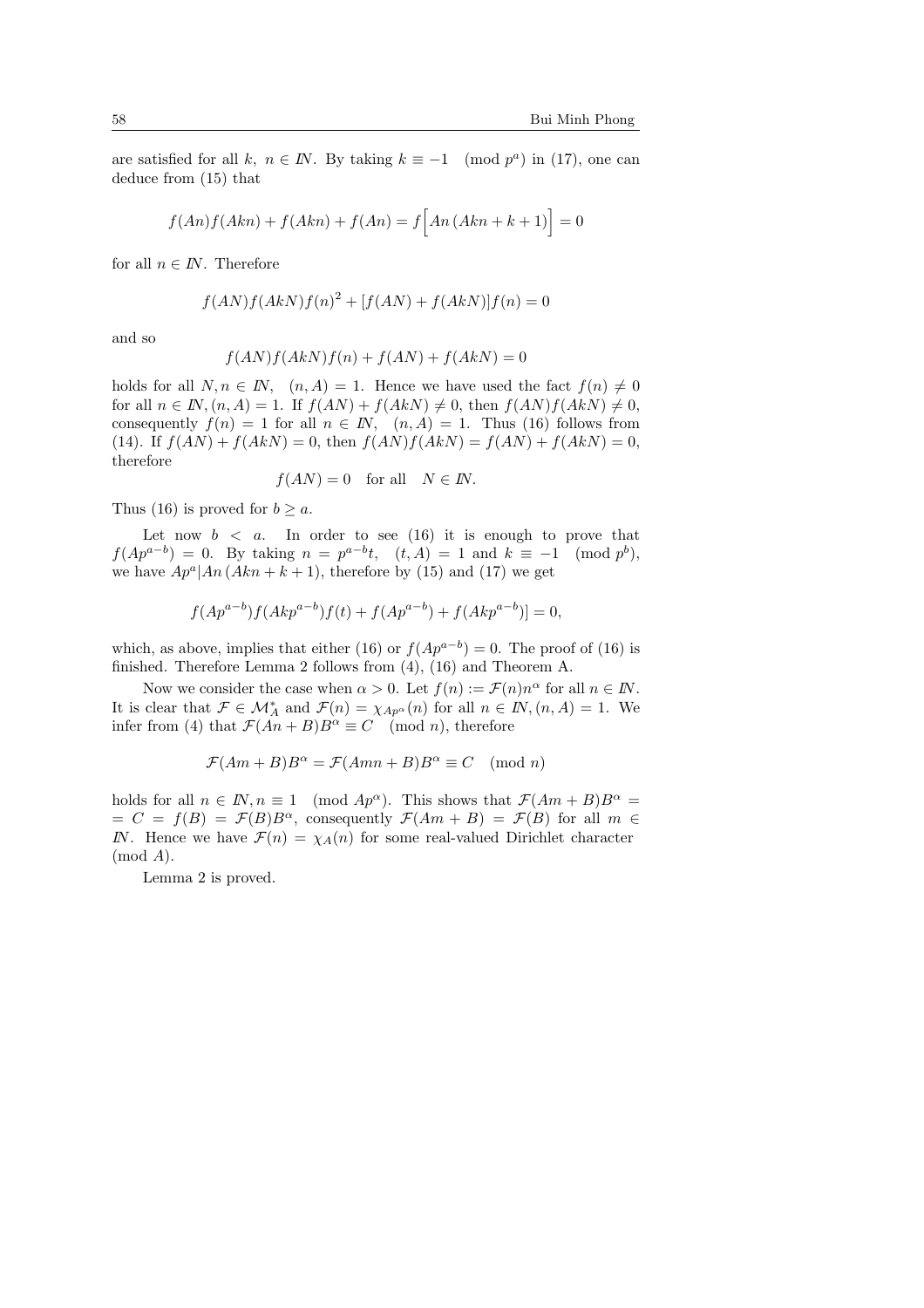#### IV. The proof of (II)

Lemma 3. Assume that the conditions of the theorem are satisfied, furthermore

(18) 
$$
f(n) \neq 0 \quad \text{for all} \quad n \in \mathbb{N}, \quad (n, A) = 1.
$$

and

(19) 
$$
f(An) \neq 0
$$
 for all  $n \in \mathbb{N}$ .

If there is a positive integer D such that

$$
|f(n)| = 1 \quad for all \quad n \in \mathbb{N}, \quad n \equiv 1 \pmod{D},
$$

then the following assertions hold:

(i) If  $f(A^m) \neq -1$  for a some  $m \in \mathbb{N}$ , then  $f(A) + C = 1$ ,

$$
f(An) = f(A) \text{ for all } n \in \mathbb{N}
$$

and

$$
f(n) = 1 \quad \text{for all} \quad n \in \mathbb{N}, \ (n, A) = 1.
$$

(ii) If  $f(A^m) = -1$  for all  $m \in \mathbb{N}$ , then

$$
f(n) = 1 \quad \text{for all} \quad n \in \mathbb{N}, \ (n, 2A) = 1,
$$

and

$$
f(2^{\alpha+\gamma}) = C - f(2^{\alpha})
$$
 for all  $\gamma \in \mathbb{N}$ ,

where  $2^{\alpha} \parallel B$ ,  $\alpha \geq 0$ . Furthermore, if  $\alpha > 0$ , then  $C = 2$  and  $f(2^{\delta}) = 1$  for  $\delta < \alpha$ .

**Proof.** First we note that if  $|f(n)| = 1$  for all  $n \in \mathbb{N}$ ,  $n \equiv 1 \pmod{D}$ , then

(20) 
$$
|f(n)| = 1
$$
 for all  $n \in \mathbb{N}$ ,  $(n, D) = 1$ ,

Since  $(A, B) = 1$ , there is  $N_0 \in I\!N$  satisfying the following relations  $(2AN_0 + B, D) = 1$  and  $(N_0, D) = 1$ . Then for all  $m \in \mathbb{N}$ ,  $m \equiv 1 \pmod{D}$ , we have  $(2AN_0m + B, D) = (2AN_0 + B, D) = 1$ , therefore from (4) and (20), one can infer that

$$
1 = f(2AN_0m + B)^2 \equiv [f(2AN_0m) + C]^2 \equiv
$$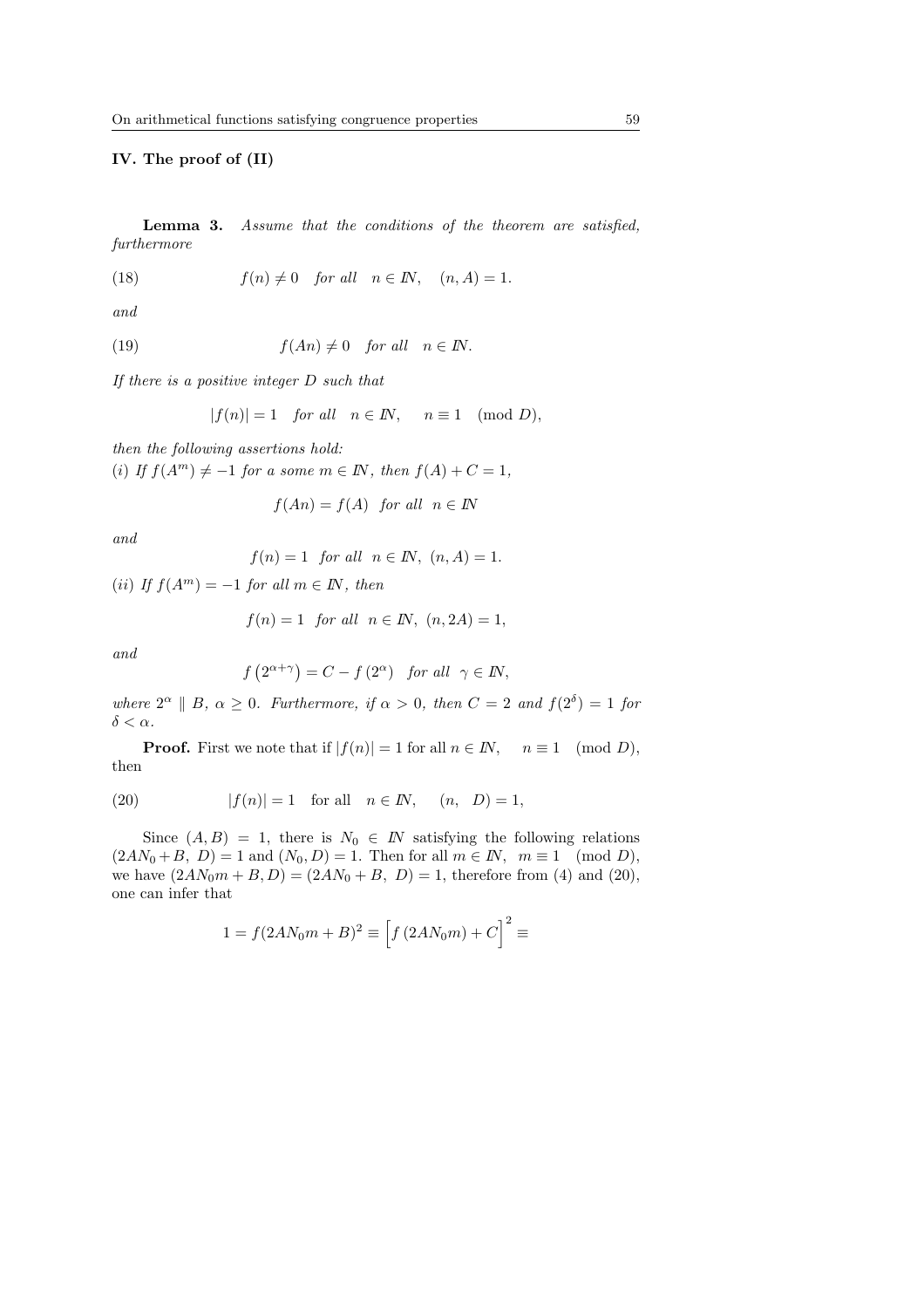$$
\equiv f (2AN_0m)^2 + 2Cf (2AN_0m) + C^2 =
$$
  
=  $f (2AN_0)^2 + 2Cf (2AN_0m) + C^2 \pmod{m}$ ,

consequently

$$
f(2AN_0m) \equiv 1 - C^2 - f(2AN_0)^2 \pmod{m}
$$

holds for all  $m \in \mathbb{N}$ ,  $m \equiv 1 \pmod{D}$ . Since C and  $f(2AN_0)$  are non-zero integers, we have  $1 - C^2 - f (2AN_0)^2 \neq 0$ . As we have seen in the proof of (8) in Lemma 1, the above congruence implies that  $f(2AN_0m) = f(2AN_0)$  for all  $m \in \mathbb{N}$ ,  $m \equiv 1 \pmod{D}$ . On the other hand, this relation also holds for all  $N_0$  satisfying  $(2AN_0 + B, D) = (N_0, D) = 1$  and for all  $m \in \mathbb{N}$ ,  $m \equiv 1$  $(mod D)$ . Hence we have

$$
f(2Am) = f(2A)
$$
 for all  $m \in \mathbb{N}$ ,  $m \equiv 1 \pmod{D}$ ,

consequently

(21) 
$$
f(n) = \chi_{2AD}(n)
$$
 for all  $(n, 2AD) = 1$ 

where  $\chi_{2AD}$  is a suitable real-valued character (mod AD).

By taking  $n = 2DLt$  in (4), where  $L, t \in \mathbb{N}$ ,  $t \equiv 1 \pmod{2AD}$ , we get from (21) that

$$
f(B) = f(B)f(2ADLt + 1) = f(2ABDLt + B) \equiv
$$

 $\equiv f(2ABDLt) + C = f(2ABDL)f(t) + C = f(2ABD) + C \pmod{t},$ 

consequently

$$
f(2ABDL) = f(B) - C = f(2ABD)
$$
 for all  $L \in \mathbb{N}$ .

This with (21) shows that

$$
|f(n)| < K \quad \text{for all} \quad n \in \mathbb{N},
$$

where  $K$  is some constant. Thus from  $(4)$  we infer that

(22) 
$$
f(An + B) = f(An) + C
$$
 for all  $n \in \mathbb{N}$ ,  $n > G := 2K + |C|$ .

First we get easily from (22) that

(23) 
$$
f(A^m n + B) = f(A^m n) + C \text{ for all } n \in \mathbb{N}, n > G,
$$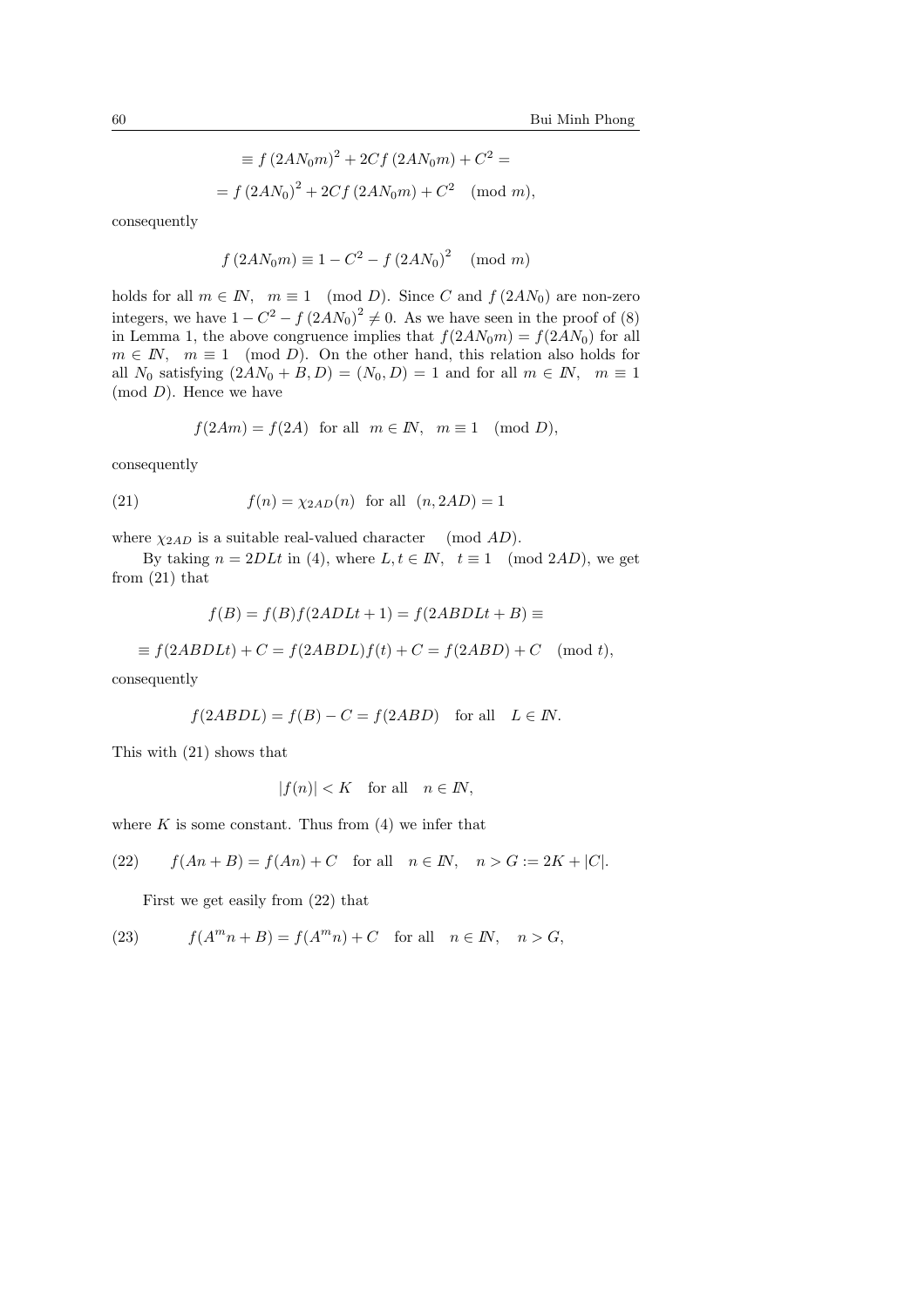and

(24) 
$$
f((A^{m})^{k}n + B((A^{m})^{k-1} + ... + A^{m} + 1)) =
$$

$$
= (f(Am))k-1 f(Amn) + C [(f(Am))k-1 + ... + f(Am) + 1]
$$

are valid for all integers  $k, m, n \in \mathbb{N}, n > G$ .

If  $f(A^m) \neq -1$  for some positive integer m. Since  $|f(n)| < K$  for all  $n \in I\!N$ , therefore (24) implies

$$
\left| \frac{f(A^m)^{k-1}[(f(A^m) - 1)f(A^m n) + Cf(A^m)] - C}{f(A^m) - 1} \right| \leq K
$$

for all  $k, n \in \mathbb{N}$ ,  $n > G$ , and so

$$
f(A^m n) = \frac{Cf(A^m)}{1 - f(A^m)}
$$

holds for all  $n \in \mathbb{N}, n > G$ . One can easily check from this relation that  $f(A^m n) = f(A^m)$  also satisfied for all  $n \in \mathbb{N}$ . Hence  $f(n) = 1$  for all  $n \in \mathbb{N}$  $\in$  *IN*,  $(n, A) = 1$ , which with (22) shows that  $f(An) = C - f(An+B) = C -1$ for all  $n \in \mathbb{N}$ ,  $n > G$ , consequently  $f(An) = f(A)$  for all  $n \in \mathbb{N}$ . Thus the part (i) of Lemma 3 is proved.

To complete the proof of Lemma 4, it remains to consider the case when

(25) 
$$
f(A^m) = -1 \text{ for all } m \in \mathbb{N}.
$$

In this case, applying  $(24)$  with  $k = 2$ , we have

(26) 
$$
f(A^{2m}n + B(A^{m} + 1)) = -f(A^{m}n)
$$

for all integers  $m, n \in \mathbb{N}$ ,  $n > G$ . Let

$$
\mu := \begin{cases} 1 & \text{if } 2 \mid B \\ 2 & \text{if } 2 \nmid B \end{cases} \quad \text{and} \quad R_m := A^m + 1 \quad (m \in \mathbb{N}).
$$

Since  $(A, 2) = 1$ , for each positive integer m there is a positive integer  $t_m$  such that  $(R_m, A^{2m}t_m+B) = (R_m, t_m+B) = 1, (AR_m, t_m) = \mu$  and  $(AR_m, \frac{t_m}{\mu}) = 1.$ By considering  $n = R_m (AR_m t + t_m)$  and taking into account (26), it follows from (25) that

$$
f(R_m)f[A^{2m}(AR_mt+t_m)+B] = \frac{f(\mu R_m)}{f(\mu)}f(AR_mt+t_m)
$$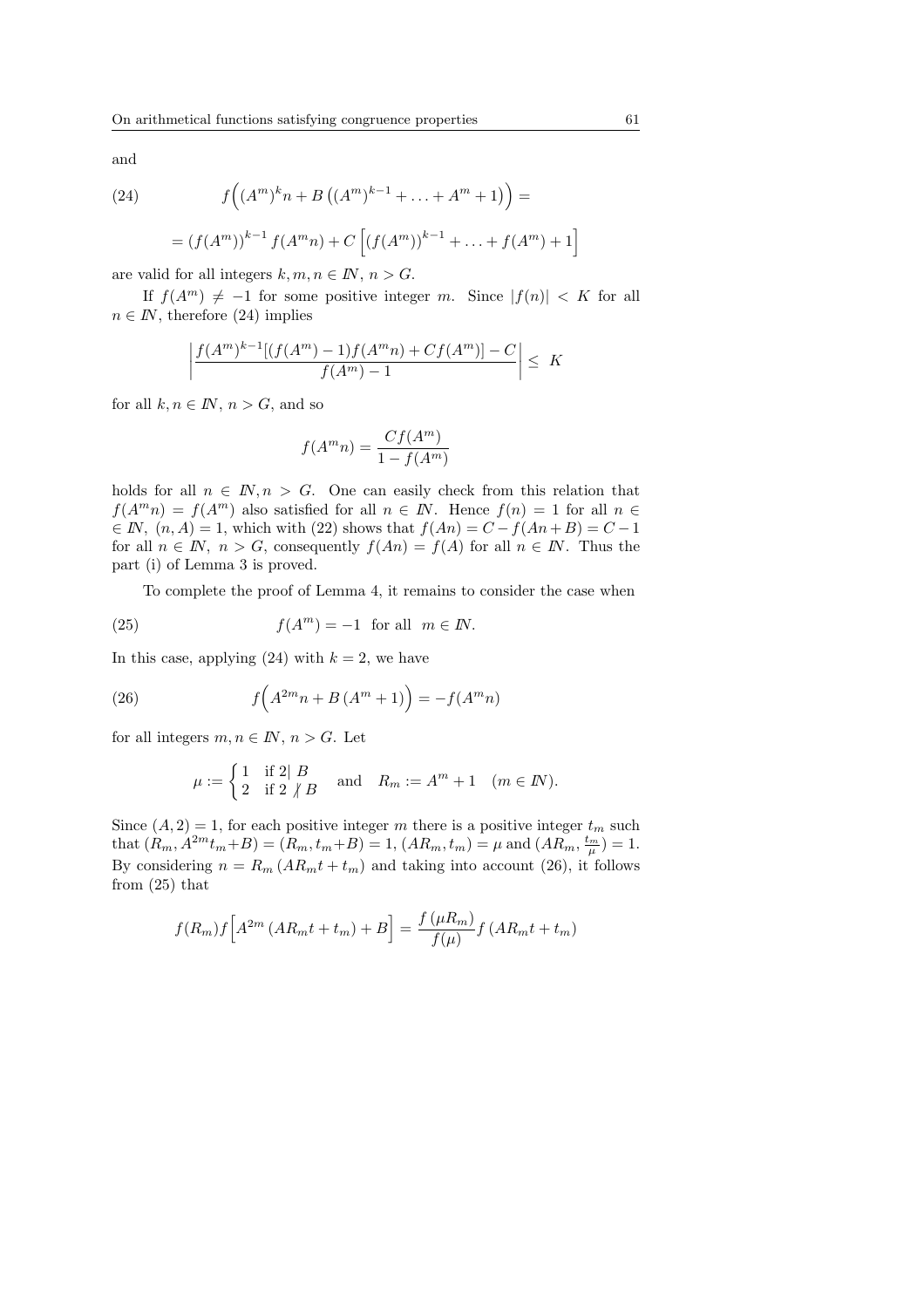for all  $m, t \in \mathbb{N}$ ,  $t > G$ . This combined with (22) and (25) implies

$$
\left[\frac{f(\mu R_m)}{f(R_m)f(\mu)} + 1\right] f\left(A R_m t + t_m\right) = C
$$

for all  $m, t \in \mathbb{N}$ ,  $t > G$ . Hence we get from Lemma 19.3 of [1] that

$$
f \in \mathcal{M}^*_{AR_m}
$$
 and  $f(n) = \chi_{AR_m}(n)$  for all  $n, m \in \mathbb{N}, (n, AR_m) = 1$ .

Since  $(R_1, R_2) = (A + 1, A^2 + 1) = 2$ , the above relation gives

(27) 
$$
f \in \mathcal{M}^*_{2A}
$$
 and  $f(n) = \chi_{2A}(n)$  for all  $n \in \mathbb{N}, (n, 2A) = 1$ .

Let  $2^{\alpha} \parallel B$ . Applying (22) and (27) with  $n = 2^{\alpha+\gamma}m, \gamma \ge 1$ , we have

$$
f(2^{\alpha+\gamma}Am) = f\left[2^{\alpha}\left(2^{\gamma}Am + \frac{B}{2^{\alpha}}\right)\right] - C = f(2^{\alpha})f\left(\frac{B}{2^{\alpha}}\right) - C
$$

for all  $m \in I\!N$ . This shows that

$$
f(n) = 1 \quad \text{for all} \quad n \in \mathbb{N}, \ (n, 2A) = 1
$$

and

$$
f(2^{\alpha+\gamma}) = C - f(2^{\alpha})
$$
 for all  $\gamma \in \mathbb{N}$ .

Finally, we consider the case when  $\alpha > 0$ . In this case we have  $(A+B, 2)$  =  $= 1$ , and so  $1 = f(A + B) = f(A) + C = -1 + C$ , which gives  $C = 2$ . If  $\delta < \alpha$ , then  $f(2^{\delta}) = f(A2^{\delta} + B) = f(A2^{\delta}) + C = -f(2^{\delta}) + 2$ , consequently  $f(2^{\delta}) = 1$ . Thus the part (ii) of Lemma 3 is proved.

The proof of Lemma 3 is completed.

# V. The proof of (III). Lemmas

Lemma 4. Assume that the conditions of the theorem are satisfied and there are a prime  $\pi$ , infinitely many positive integers  $\alpha_1 < \alpha_2 < \dots$  and  $\beta_1 <$  $\beta_2 < \ldots$  such that

$$
\pi^{\beta_i} \parallel f(\pi^{\alpha_i}) \quad (i = 1, 2, \ldots).
$$

Then

$$
f(B) = C \quad and \quad f \in \mathcal{M}^*_{A\pi}.
$$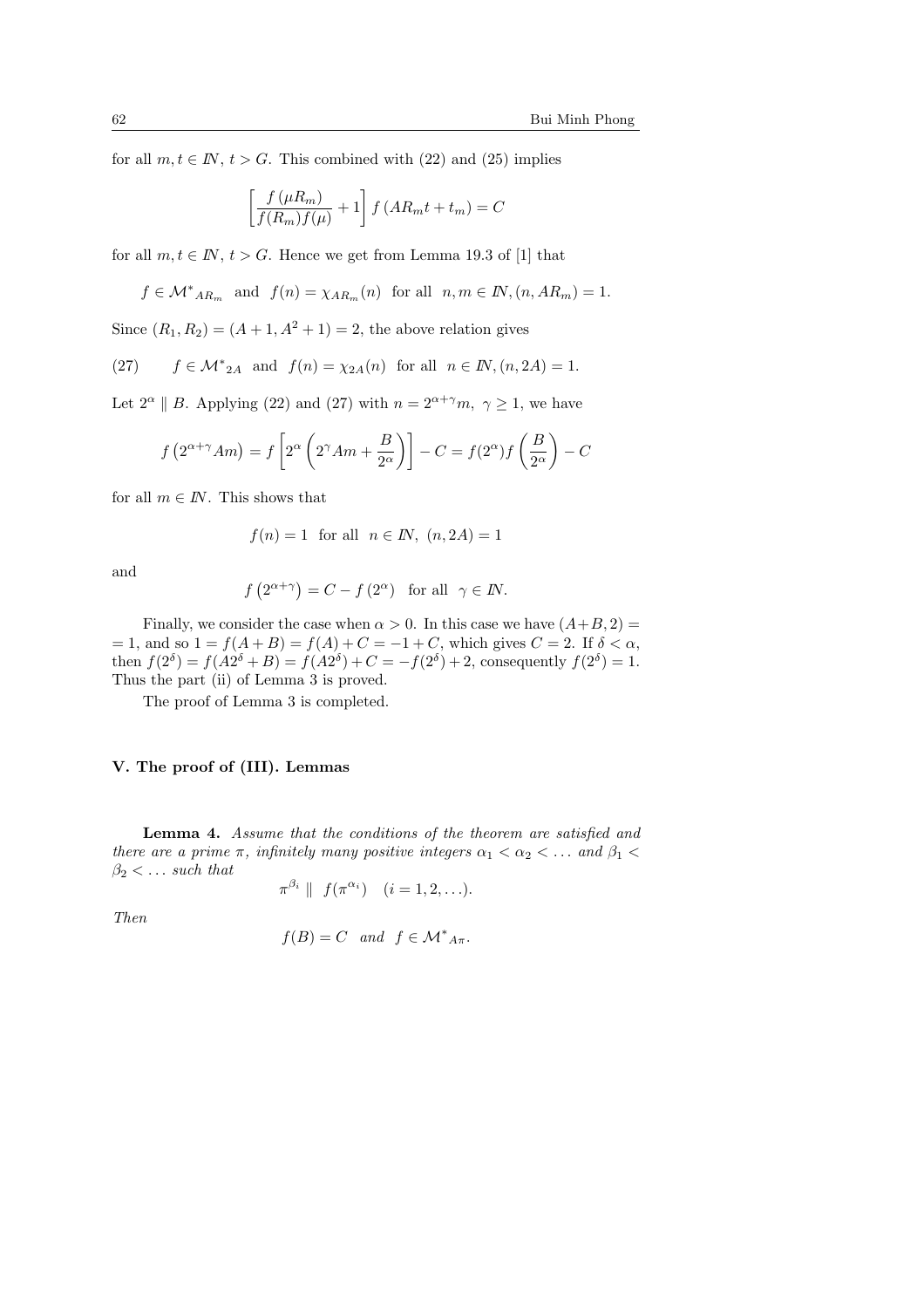**Proof.** We assume that a prime  $\pi$  and the sequences  $\{\alpha_k\}_{k=1}^{\infty}$ ,  $\{\beta_k\}_{k=1}^{\infty}$ of positive integers satisfy  $\pi^{\beta_i} \parallel f(\pi^{\alpha_i}) \mid (i = 1, 2, \ldots).$ 

Let  $\pi^{\alpha} \parallel A$ ,  $\pi^{\beta} \parallel B$  and  $A = \pi^{\alpha} A'$ ,  $B = \pi^{\beta} B'$ . Since  $\alpha_1 < \alpha_2 < \ldots$ , we can assume that  $\alpha_i - \beta_i > \alpha + \beta$  for all  $i > i_0$ .

Let n,  $m \in \mathbb{N}$ ,  $(nm, A\pi) = 1$ . It is easy to check from the Chinese Remainder Theorem that for all positive integers  $i > j$  with  $\alpha_j > \alpha + \beta$ , there are  $x, y, u$  and  $v$  such that

$$
nx = A\pi^{\alpha_i - \alpha - \beta}y + 1
$$
,  $(x, nmB) = 1$ ,  $(y, \pi) = 1$ ,

and

$$
mu = Av\pi^{\alpha_j - \alpha} + B
$$
,  $(u, nmx) = 1$ ,  $(v, \pi) = 1$ .

Therefore, by (4), we get

$$
f(nB)f(x) = f(nxB) \equiv f(AB\pi^{\alpha_i - \alpha - \beta}y) + C =
$$

$$
= f(A'B'y)f(\pi^{\alpha_i}) + C \equiv C \mod \pi^{\beta_i},
$$

 $f(m) f(u) = f(mu) \equiv f(Av\pi^{\alpha_j - \alpha}) + C = f(A'v) f(\pi^{\alpha_j}) + C \equiv C \pmod{\pi^{\beta_j}}$ and

$$
f(nm)f(x)f(u) = f(nmxu) \equiv
$$
  

$$
\equiv f\left[A\pi^{\alpha_j - \alpha} \left(A\pi^{\alpha_i - \alpha - \beta} yv + B\pi^{\alpha_i - \alpha_j - \beta} y + v\right)\right] + C \equiv C \pmod{\pi^{\beta_j}},
$$

consequently

$$
f(nB)f(m) \equiv Cf(nm) \pmod{\pi^{\beta_j}}.
$$

This shows that

$$
f(nB)f(m) = Cf(nm)
$$

holds for all  $n, m \in \mathbb{N}$ ,  $(nm, A\pi) = 1$ . Thus  $f(B) = C$  and

$$
f(nm) = f(n)f(m) \text{ for all } n, m \in \mathbb{N}, (nm, A\pi) = 1.
$$

Lemma 4 is proved.

Lemma 5. Assume that a multiplicative function f satisfies the condition  $f(n) \neq 0$  for all  $n \in \mathbb{N}$  and H is a positive integer. If the relations

(28) 
$$
f(H(k+1))f(Hk(k+1)) = f(H(k+1)^2)f(Hk)
$$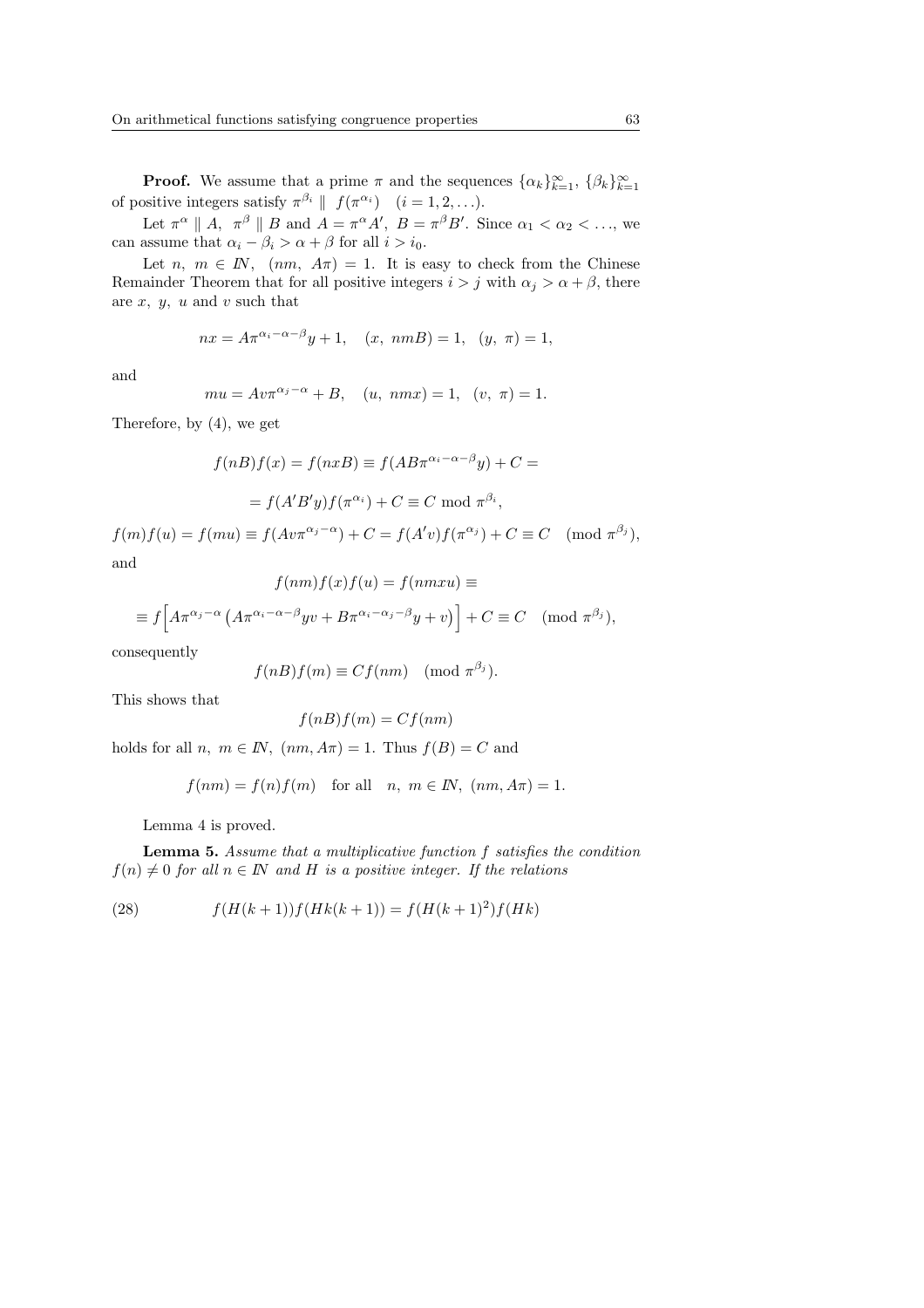and

(29) 
$$
f(H(k+1)) + f(Hk(k+1)) = f(H(k+1)^2),
$$

hold for all  $k \in I\!N$ , then

(30) 
$$
f(Hn) = nf(H) \text{ holds for all } n \in \mathbb{N}.
$$

**Proof.** It is obvious that (30) holds for  $n = 1$ . From (28) and (29) we have

(31) 
$$
f(H(k+1))f(Hk(k+1)) = [f(H(k+1)) + f(Hk(k+1))]f(Hk),
$$

which with  $k = 1$  proves (30) for  $n = 2$ .

Assume that (30) is true for all  $n < N$ , where  $N \geq 3$ . Since  $f \in M$  and  $(N-1, N) = 1$ , one can check from our assumption that

$$
f(H(N-1)N) = \frac{f(H(N-1))f(HN)}{f(H)} = (H-1)f(HN).
$$

Applying (31) with  $k = N - 1$ , we infer from the last relation that

$$
f(HN)(N-1)f(HN) = [f(HN) + (N-1)f(HN)](N-1)f(H).
$$

Hence  $f(HN) = Nf(H)$  and so Lemma 5 is proved.

## VI. The proof of the Theorem.

Assume that  $f(n) \neq 0$  and  $f(Am) \neq 0$  for all  $n, m \in \mathbb{N}$ ,  $(n, A) = 1$  and  $|f(N)| > 1$  for a some  $N \in I\!N, (N, A) = 1$ .

For each  $k \in \mathbb{N}$ ,  $k > 1$  let  $P = P(k)$  be a positive integer for which  $2|ABkP(k)$  and let  $\mathcal{H} := \mathcal{H}(k, P)$  denote the set of those  $n \in \mathbb{N}$  which subjected to the following properties:

(32) 
$$
\begin{cases} (ABkPn+1, k+1) = 1, \\ (2ABkPn+1, k-1) = 1, \\ (n, ABk(k^2-1)P) = 1. \end{cases}
$$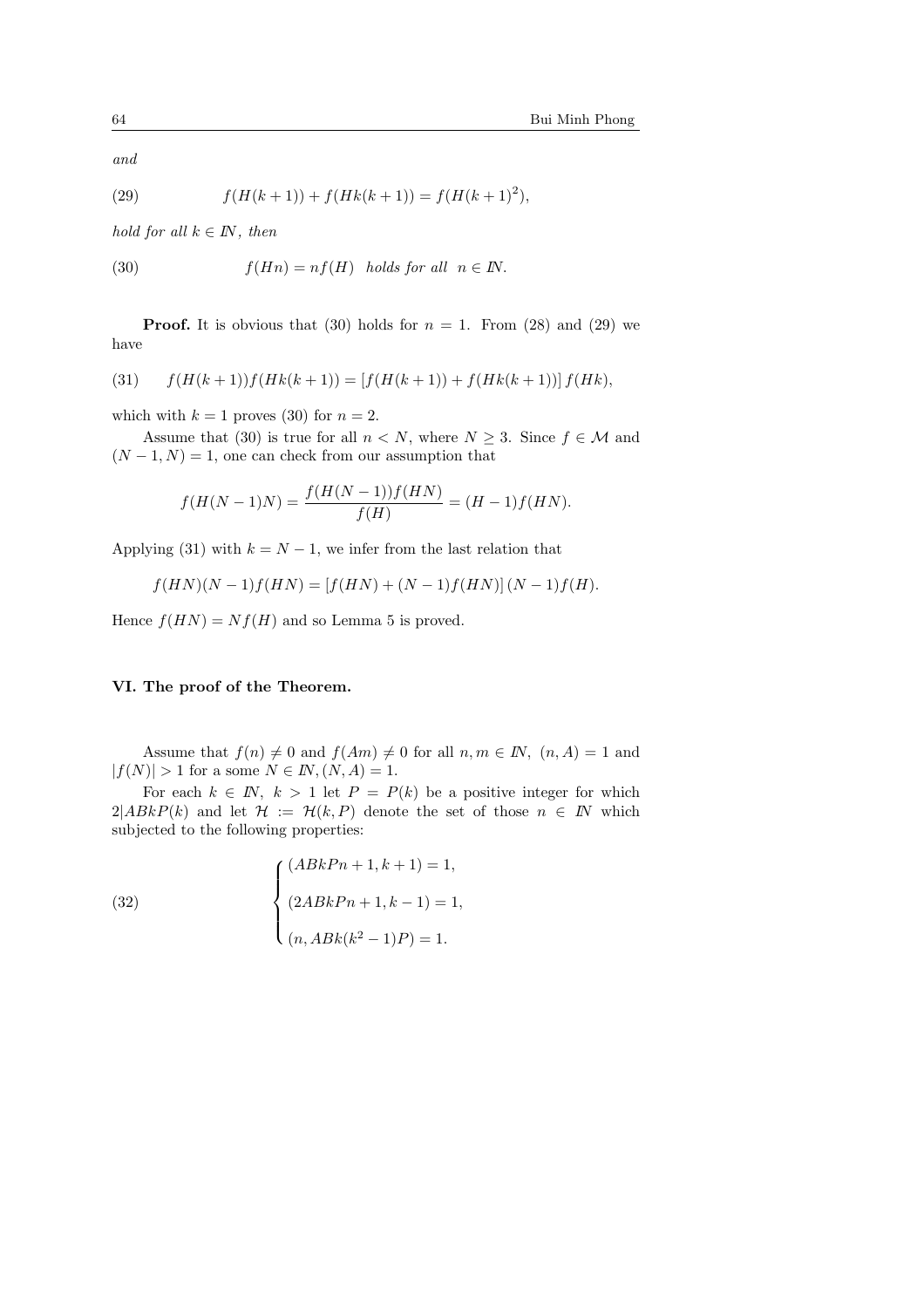For each  $n \in \mathcal{H}$ , by (4) we have

$$
f(B)f(AB(k+1)Pn+1)f(AB^{2}k(k+1)Pn+B) =
$$
  
=  $f(AB^{2}(k+1)Pn+B)f(AB^{2}k(k+1)Pn+B) \equiv$   

$$
\equiv [f(AB^{2}(k+1)P)f(n)+C] [f(AB^{2}k(k+1)P)f(n)+C] =
$$
  
=  $f(AB^{2}(k+1)P)f(AB^{2}k(k+1)P)f(n)^{2} +$   
+ $Cf(AB^{2}k(k+1)P)f(n) + Cf(AB^{2}(k+1)P)f(n) + C^{2} \pmod{n},$ 

and

$$
f(B)f(AB(k+1)Pn+1)f(AB^{2}k(k+1)Pn+B) =
$$

$$
= f(B)f\left(AB^{2}(k+1)^{2}Pn(ABkPn+1)+B\right) \equiv
$$

 $\equiv f(AB^2(k+1)^2P)f(AB^2kP)f(n)^2+Cf(AB^2(k+1)^2P)f(n)+Cf(B)$  (mod n). These imply

(33) 
$$
Xf(n)^{2} + Yf(n) \equiv C^{2} - Cf(B) \pmod{n} \text{ for all } n \in \mathcal{H},
$$

where

$$
X = X(k, P) = f(AB^{2}(k+1)P)f(AB^{2}k(k+1)P) - f(AB^{2}(k+1)^{2}P)f(AB^{2}kP)
$$
  
and

$$
Y = Y(k, P) = Cf(AB^{2}k(k+1)P) + Cf(AB^{2}(k+1)P) - Cf(AB^{2}(k+1)^{2}P).
$$

Let  $D = D(k, P) = AB^4k(k^2 - 1)P$ . It is clear that

$$
nm \in \mathcal{H}
$$
 for all  $n \in \mathcal{H}$  for all  $m \equiv 1 \pmod{D}$ .

Thus, by the above relation we get

$$
Xf(n)2f(m)2 + Yf(n)f(m) \equiv C2 - Cf(B) \pmod{n},
$$

consequently

(34) 
$$
[f(m)^{2} - f(m)]Yf(n) \equiv (C^{2} - Cf(B))[f(m)^{2} - 1] \pmod{n}
$$

for all  $n \in \mathcal{H}$  and for all  $m \equiv 1 \pmod{D}$ ,  $(n, m) = 1$ .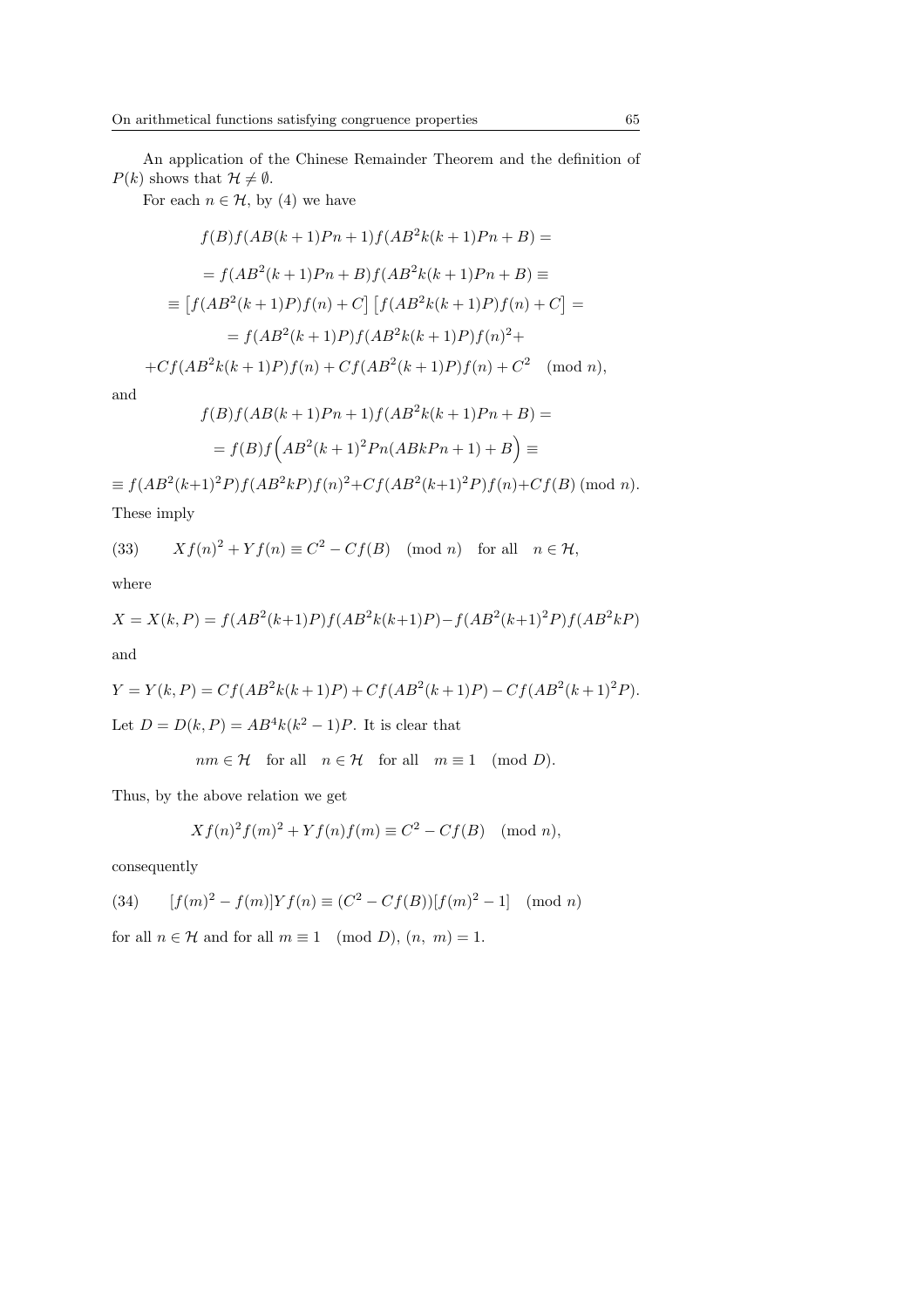If  $f(m)^2 - 1 = 0$  for all  $m \equiv 1 \pmod{D}$ , then we get a contradiction by using Lemma 3 and the fact  $|f(N)| > 1$ . Therefore there is an  $m \in \mathbb{N}$  such that  $m \equiv 1 \pmod{D}$ , and  $[f(m)^2 - 1][f(m)^2 - f(m)] \neq 0$ . If  $C \neq f(B)$ , then  $Y \neq 0$  and there are infinitely many  $n \in \mathcal{H}$  such that  $(n, m) = 1$ . It follows from (34) that

$$
(C2 - Cf(B))[f(m)2 - 1]f(m) \equiv [f(m)2 - f(m)]Yf(n)f(m) \equiv
$$

$$
\equiv (C2 - Cf(B))[f(m)2 - 1] \pmod{n},
$$

which shows that  $f(m) = 1$ , which is impossible.

Assume now that  $C = f(B)$ . Then we get from (34) that

(35)  $[f(m)^2 - f(m)]Yf(n) \equiv 0 \pmod{n}$  for all  $n \in \mathcal{H}$ .

If  $Y \neq 0$ , then we infer from (35) that there are primes  $\pi_1, \pi_2 \in \mathcal{H}, \pi_1 \neq \pi_2$ and

$$
[f(m)^2 - f(m)] Y f(\pi_i^{\varphi(D)t+1}) \equiv 0 \pmod{\pi_i^{\varphi(D)t+1}} \text{ for all } t \in \mathbb{N}
$$

hold for  $i = 1, 2$ . Hence, Lemma 4 implies that  $f \in \mathcal{M}_{A}^{*}$ .

Repeating the argument used above, using the fact  $f \in \mathcal{M}_{A}^*$ , one can deduce that

$$
[f(m)^2 - f(m)]Yf(n) \equiv 0 \pmod{n} \text{ for all } n \in \mathbb{N}, (n, A) = 1.
$$

Since  $[f(m)^2 - f(m)]Y \neq 0$ , this congruence shows that  $f(n) \equiv 0 \pmod{n}$ for all  $n \in \mathbb{N}$ ,  $(n, A) = 1$ . The proof of (III) follows from (4) and Theorem B.

Finally, assume that  $C = f(B)$  and  $Y = 0$ . Then we get from (33) that  $Xf(n)^2 \equiv 0 \pmod{n}$  for all  $n \in \mathcal{H}$ . Similarly as above, the proof of Theorem is finished for the case when  $X \neq 0$ . Now let  $X = Y = 0$ . Then Lemma 5 shows that

$$
f(2AB^2n) = nf(2AB^2)
$$
 for all  $n \in \mathbb{N}$ .

This combined with Lemma 4 implies  $f \in \mathcal{M}_{A}^{*}$ , consequently  $f(An)$  =  $= nf(A)$  for all  $n \in \mathbb{N}$  and  $f(n) = n$  for  $n \in \mathbb{N}$ ,  $(n, A) = 1$ .

Theorem is proved.